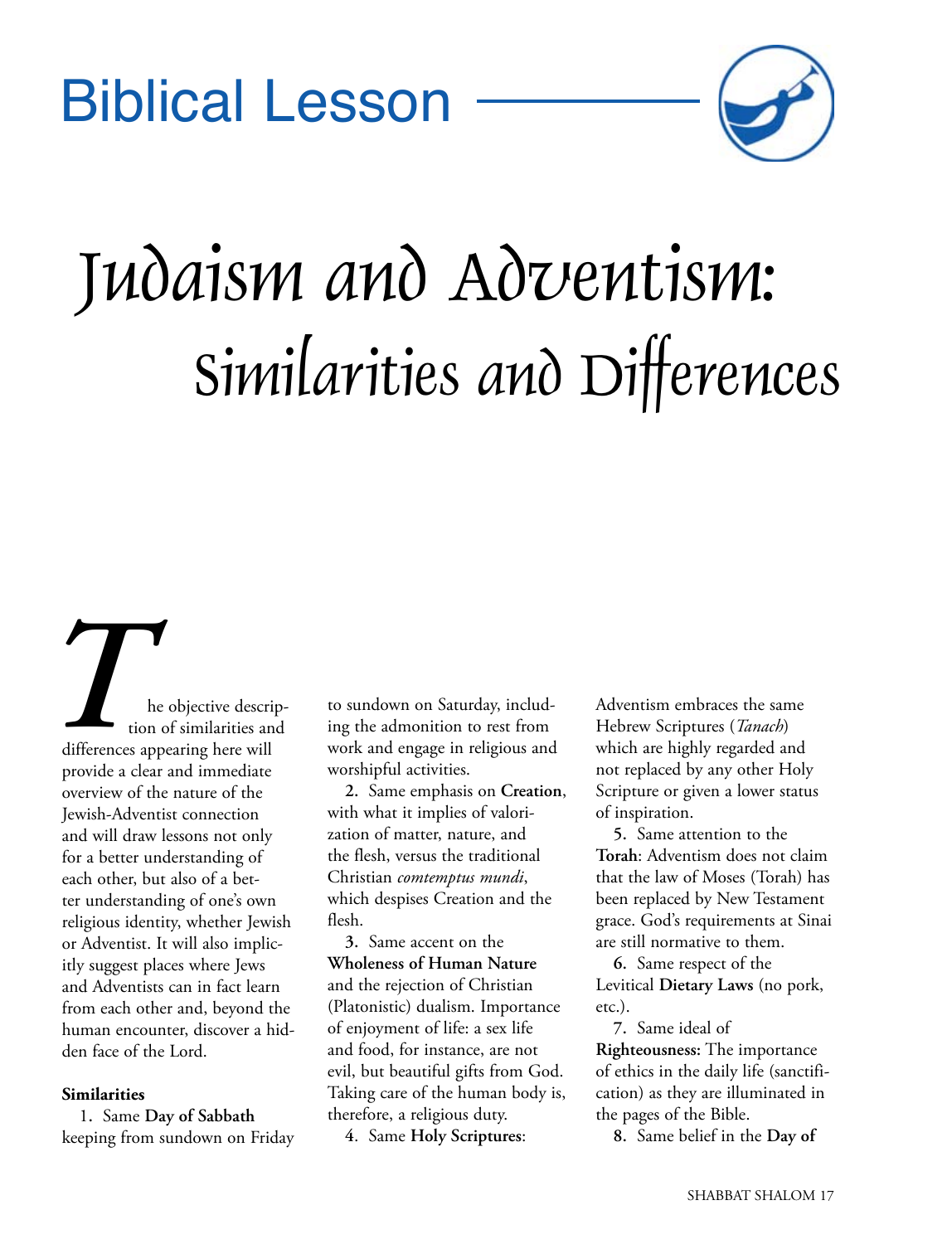**Judgment** at the end of human history when every person will be evaluated and forgiven on the basis of his/her response and life.

9. Same hope in the **Redemption** of humankind at the time of the end, with the raising of the dead and the establishment of the Kingdom of God as historical and real events rather than just an abstract spiritual experience.

10. Same hope in the coming of the **Messiah**, the son of David as predicted in the Hebrew Scriptures and Jewish tradition, who will come at the time of the end to redeem the world.

#### **Differences**

**1**. Different **Practices of Sabbath**: in Adventism, Sabbath is full of "missionary" activity. The average Adventist is more concerned with Sabbath as the right "seventh" day (in polemic with other Christians) than in the sacred content of that day (its meaning and rest). The average Adventist has not understood the "celebrating" character of the Sabbath; Adventists sometimes fast on Sabbath.

**2.** Different ideas of the **Afterlife**; Jews believe in the immortality of the soul (Platonistic influence as recognized by the *Jewish Encyclopedia*), which suggests that the soul will go to paradise or hell. Some Jews (more on the popular level and in mystic currents) even believe in the idea of reincarnation (transmigration). Adventists hold the biblical view of the unconscious state of the dead in the dust of the earth, waiting for the Day of Resurrection.

**3.** Different **Components of Torah**: Adventists are concerned with the biblical laws and more specifically with the written Torah given on Mount Sinai (especially the Ten Commandments), whereas the Jews also submit themselves to the so-called oral 613 laws (*Torah be al pe*).

**4.** Different **Way of Kosher**: Jews do not mix dairy products and meat (which implies a different set of vessel), do not eat the hip socket of an animal (cf. Gen. 32), and do not eat meat with its blood (Gen. 9: 4), which requires a special way of slaughtering the animals. Adventists promote vegetarianism.

**5.** Different **Traditional Scriptures**: Jews have only the Hebrew Scriptures or *Tanach* as prophetic/inspired Writings; yet they also read traditional texts (Mishnah, Talmud, Midrash, and rabbinic commentaries) as a guide to their understanding of the Torah (written and oral). Adventists include in their canon the so-called New Testament ("Apostolic Writings"). They also revere the writings of Ellen G. White, who is heard as a prophetic voice—not one which replaces the light of the Holy Scriptures but rather emphasizes the value of those Scriptures and provides guidance for living according to those directions.

**6.** Different **Feast Days and Liturgy**: Jews celebrate numerous festivals following the instructions of the Bible (*Pessah*, *Shavuoth*, *Rosh Ha-shanah*, *Kippur*, *Sukkot*, etc.) and of Jewish tradition (*Purim*, *Hanukkah*, etc.). The Jewish life cycle is marked by two important ceremonies: 1) the circumcision (*Brith milah*) that signifies in the human flesh the covenant between God and Israel; and 2) the *Bar mitzvah*, for thirteen-year-old males, that signifies the commitment of the adult man to devote himself to the obedience of God's commandments. The Adventist life cycle is marked by the baptism (immersion in water), a significant act reminiscent of the Jewish *miqveh* (ceremonial for converts) that recalls the event of Creation and signifies the commitment to become a new creature and live a new life with God. Jews follow the liturgy transmitted through the ages and pray in Hebrew traditional prayers. Adventists keep only the seventh-day Sabbath and celebrate the Lord's Supper, reminiscent of the Jewish feast of Passover, signifying the memory of the sacrifice of the Messiah until He comes. Adventist liturgy follows the patterns of Protestant churches with personal and spontaneous prayers.

**7.** Different **Culture and History**: Jews identify themselves with Jewish history, the suffering of anti-Semitism, the Holocaust, and the State of Israel. Jews hold a high view of learning. They are the people of the book. Adventists are generally indifferent to that history and that suffering and also to the state of Israel, sometimes being anti-Semitic. Adventists situated in the "evangelical" current do not hold a high view of learning and may even sanctify ignorance as a spiritual quality; their priority is in mission (soul gaining).

**8.** Different **Messianic Applications**: Adventists believe in Jesus of Nazareth as the Messiah predicted by the Hebrew Scriptures—the exact time of His coming, His suffering and death, His life of miracles, His resurrection, and His return at the time of the end to respond to the hope of His people from all the nations of the world. Jews believe in only one coming of the Messiah at the time of the end associated with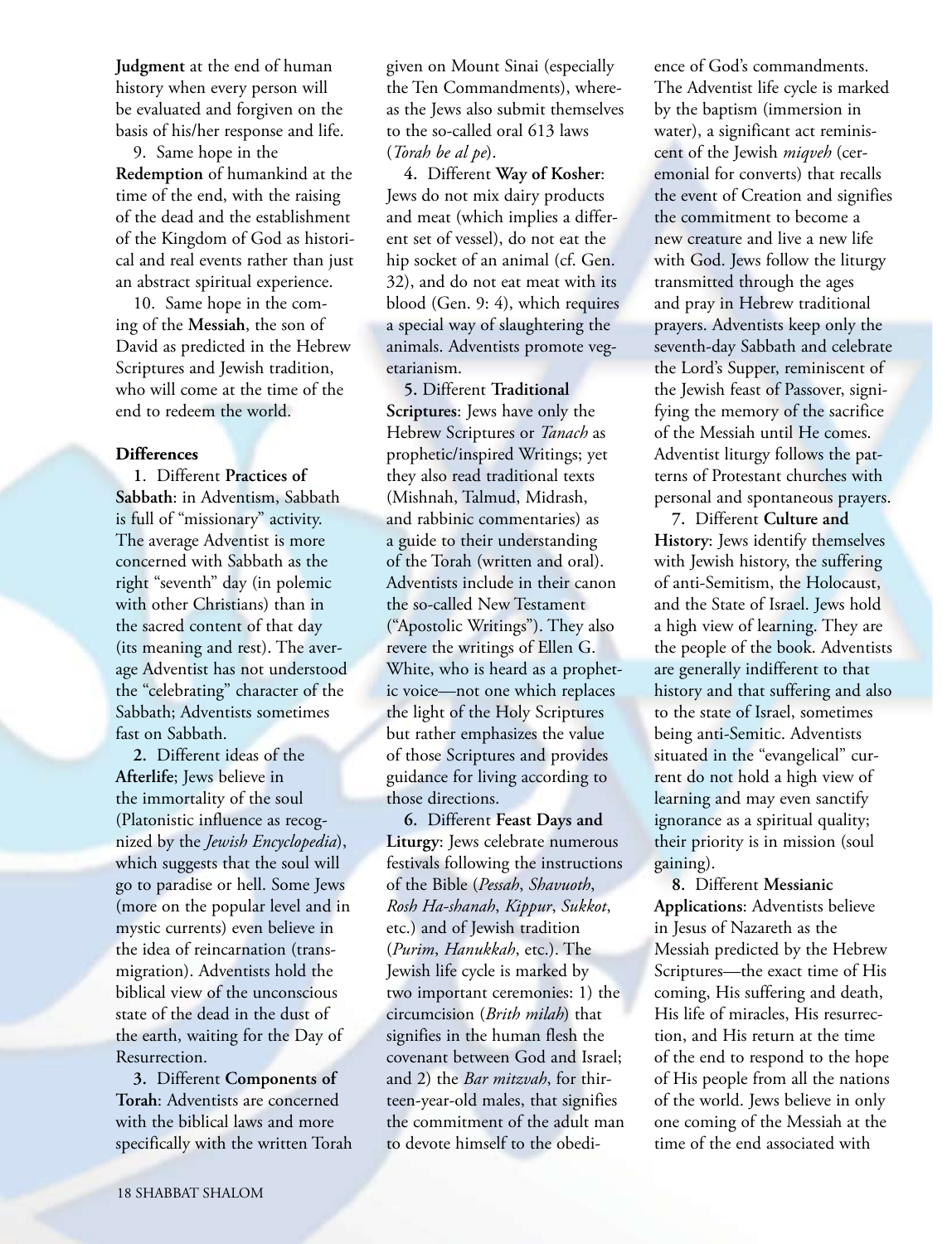the establishment of peace and happiness under the total rule of God. For Jews, Jesus cannot be the Jewish Messiah since He has traditionally been associated with the Christian oppression and the Christian contempt of the Torah of Moses.

**9.** Different **Time of Judgment**: Adventists believe, according to the indications of biblical prophecy (Dan 7), that the day of Judgment is cosmic and appears during the last moment of human history in the form of a heavenly *Kippur* (starting in 1844). Jews believe in judgment at death, an idea that is in discrepancy with their other belief of final judgment and resurrection. Although the date of 1844 has also struck a segment of the

Jewish community (Lubavitch) as a possible messianic moment, it is not central in Judaism. Adventists, therefore, focus on the time of the end (eschatological emphasis); their mission is to reach out to all the nations of the earth (universal outlook) and proclaim that the Judgment has come—urging humans to worship the Creator (Rev 14:7). Jews, on the other hand, focus on this life (existential and ethical emphasis); their mission is to survive as a witnessing people (particular outlook) and to live as an obedient people who "hear" God (*shema Israel*, Deut  $6:4$ ).

**10.** Different understanding of the **Mechanism of Redemption**: Adventists believe that Redemption comes through the sacrifice of God who offered Himself through the Messiah (Isa 53) in order to redeem humankind. Jews believe that they achieve redemption for themselves through the act of *mitzvoth* and prayers. Adventists, like other Christians, tend to view their religion as a set of theological beliefs on which they will base their actions (see, for instance, *Seventhday Adventists Believe...: A Biblical Exposition of 27 Fundamental Doctrines*). Jews understand their religion as a set of deeds from which they derive their theological beliefs (see, for instance, the principle of Exod 24:7—*naasseh wanishma*, "We shall do, then we shall understand").

#### **Ellen White and the Jews**

Considering the impact of Ellen G. White's writings on Seventh-day Adventist theology, we have gathered here some of her key texts dealing with the Jews.

#### *Against the Theology of Rejection and Replacement*

#### **God did not reject Israel:**

"Even though Israel rejected His son, God did not reject them." (*The Acts of the Apostles*, 375)

#### **God did not replace Israel with the Church (since Israel was the Church):**

"Through the Jewish nation it was God's purpose to impart rich blessings to all people . . . He (God) purposed to give them (those peoples) opportunity for becoming acquainted through His church (the Jewish people). He designed that the principles revealed through His people should be the means of restoring the moral image of God in man" (*Christ's Object Lessons*, 286)

#### **Israel is still God's people until the last days:**

"In the last days of this earth's history, God's covenant with *His commandment-keeping people* is to be renewed." (*Prophets and Kings*, 298)

### *Against Christian Anti-Semitism*

#### **Christians associated with heathen brought suffering on the Jews:**

"The heathen and those called Christians, in their zeal for Christ . . . thought that the more suffering they could bring upon them, the better would God be pleased." (*Early Writings*, 212)

#### **We should not despise the Jews:**

"We are plainly taught that we should not despise the Jews." (*Manuscript Releases* 137)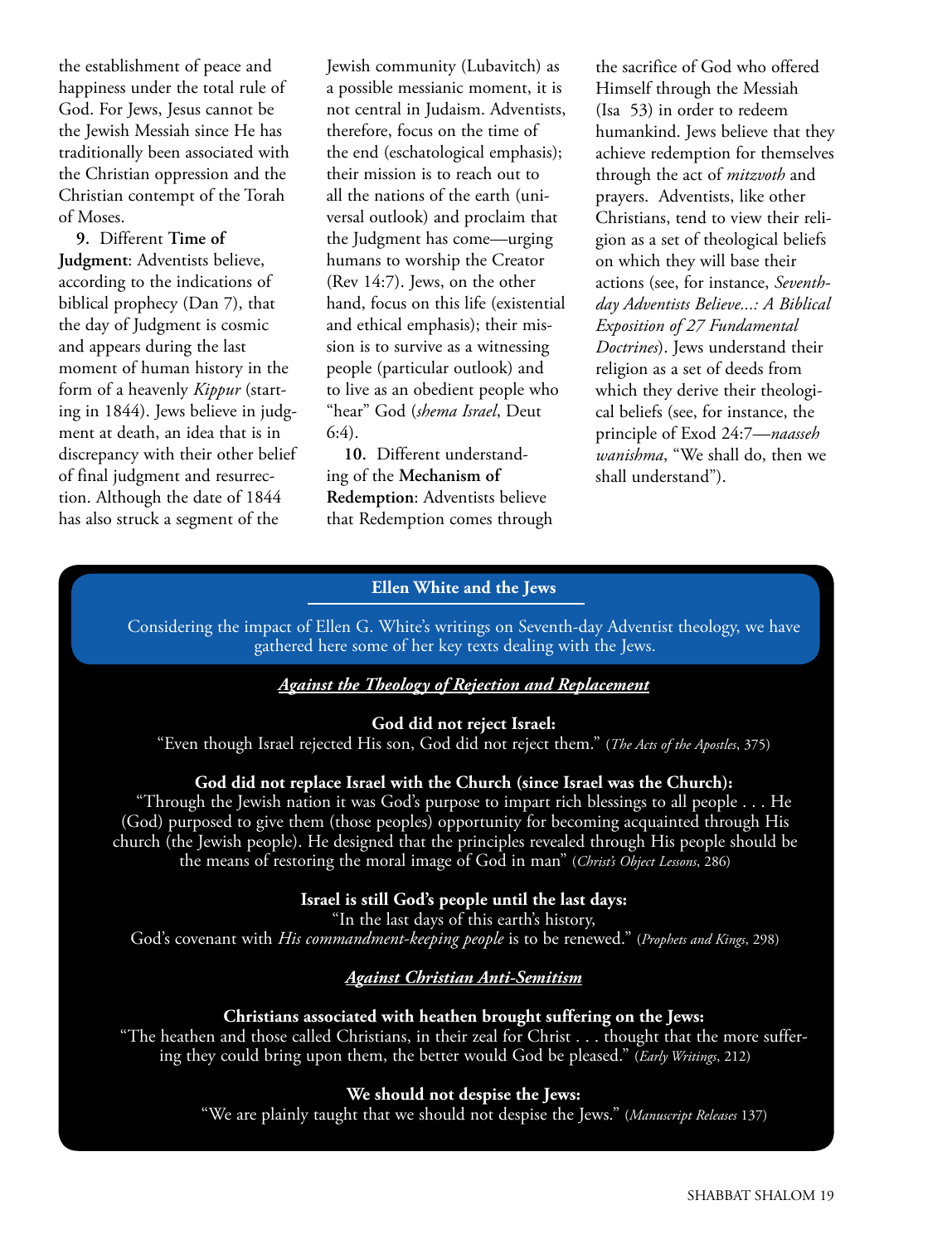#### **Why a Hebrew-Adventist Congregation?**

In these times of religious and identity crises, it is important to rethink and reshape our worship services to make them more relevant, more meaningful, but also more in touch with our Hebrew roots. For Seventhday Adventists this reflection and experience is all the more justified as they share so much in common with the Jews: the same Shabbat, the same affirmation of Creation and joy of life, the same reverence for the truth of the Torah, the same ideal of righteousness and justice, and the same hope for a better world.

The purpose of the Hebrew-Adventist service then is threefold:

1. To offer a special worship experience that combines the joyfulness and reverence, and the sense of community of the Hebrew tradition, with our distinctive Adventist identity.

2. To help Christians in general, and Seventh-day Adventists in particular, recover their Hebrew roots and enrich their emotional, intellectual, and physical adoration.

3. To create a spiritual and liturgical environment where Jews as well as Christians, both wearing kippah and tallith, can worship the same God of Israel—the God of Abraham, Isaac, and Jacob, who also was the God of Peter, John, and Paul—thereby relieving and transcending the Jewish-Christian tension.

In contrast to our modern society that tends to be a "gut-level" society emphasizing emotions and free (sometimes even "wild") spontaneity, classical Judaism has followed a structure that saved order and harmony. As Jewish history testifies, however, Jewish liturgy has, within traditional fixed forms, left room for spontaneity and creativity. In fact, the whole Bible has preserved this vision: there is not only the requirement of structure and the remembrance of the past, but also the need to be relevant and the artistic urge to "sing a new song." The Holy Scriptures are full of old and new songs, traditional and corporate hymns and recitations, and emotional and insightful new meditations. The root and the flower, the memory and the mood, have cohabited together, nurturing each other and thus maintaining the rhythm of life. It is in this breath, in the path of this inspiration, that we wish to place our liturgical steps.

The content and liturgical structure of the Hebrew-Adventist service has been shaped with the same tension. Basically it is patterned after traditional Jewish worship services (Ashkenazic, Sephardic). Additional prayers and songs from other sources (Reformed, Jewish, Messianic, Christian/Adventist, new songs and liturgical moods) have been included. Yet the new has been implemented insofar as it respects and conveys the spiritual meaning and lessons taught in the rhythm and flow of the Jewish liturgy for the Sabbath service.

A word of warning is in order. This formula and worship experience is not intended to function as the ideal and only worship model. It should